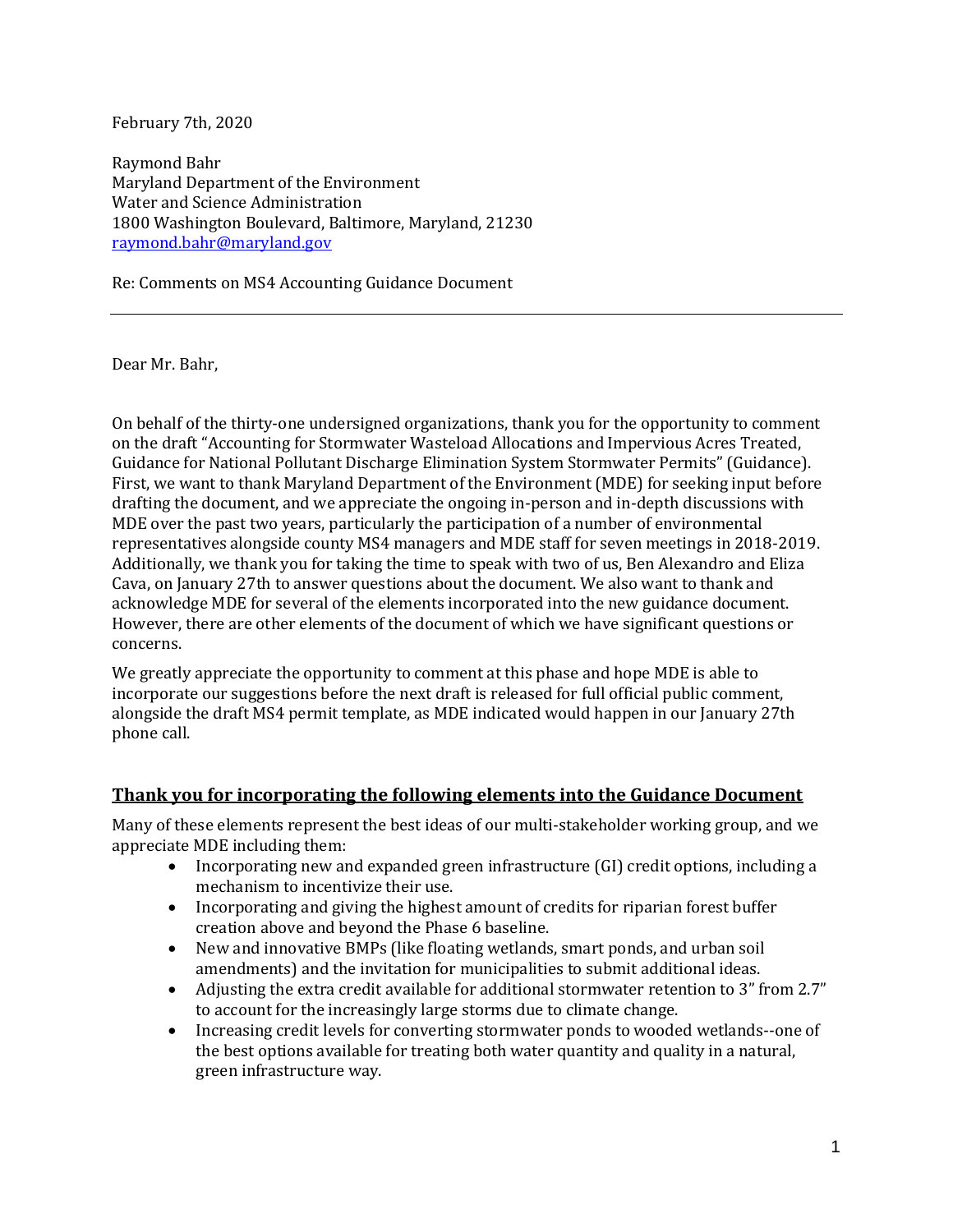# **While we applaud the above elements, fundamentally the appropriateness of this document is tied to the strength of the next MS4 permit in the following ways:**

In the Introduction to the new draft Guidance, MDE set forth the operating premise for three generations of Phase I MS4 permits:

"The goals of Maryland's National Pollutant Discharge Elimination System (NPDES) municipal separate storm sewer system (MS4) permits are to control stormwater pollution, improve water quality, and work toward meeting water quality standards. The permits require MS4s to implement restoration activities in order to meet stormwater wasteload allocations (SW-WLA) included in Environmental Protection Agency (EPA) approved total maximum daily loads (TMDLs)."

The Guidance goes on to explain that "restoration activities" are achieved through the restoration of impervious surfaces by stormwater BMP implementation. "The impervious acre credit is the MS4 permit's surrogate parameter for level of implementation required to show progress in total nitrogen (TN), total phosphorus (TP) and total suspended sediment (TSS) load reductions toward meeting Chesapeake Bay and local TMDLs."<sup>1</sup>

Unfortunately, Counties are not making very much progress toward reaching the stormwater pollutant load reductions needed for Bay and local TMDL attainment. Audubon Naturalist Society prepared an analysis of Maryland Phase I MS4 permittees, examined the achievement levels for ISR acreage and pollutant load reductions, and concluded that the premised linkage between them is not established. Of the eleven Phase I MS4 permittees, eight<sup>2</sup> met their Impervious Acre Restoration (IAR) goals, and **none met the expected levels of pollutant load reductions from stormwater.** Many used nutrient trading or a 'trading in time' mechanism to reach compliance without completing sufficient on the ground projects in time.<sup>3</sup>

Given this overall framework, the Guidance is critical to ensuring that on-the-ground actions required under the MS4 permit actually translate into water quality improvements for both local streams and the Chesapeake Bay.

**Recommendation:** The updated credits in the new Guidance *must* be accompanied by an ambitious restoration requirement in the next MS4 permit. Otherwise, jurisdictions will do far, far less work than they have in past permit terms, and the pace of restoration progress will slow unacceptably. It is important that MDE sends signals to these jurisdictions, now that there will be rigorous permit requirements, so these jurisdictions will set aside sufficient funds in the upcoming budget cycles.

# **Carve outs and ceilings needed**

In our early letters<sup>4</sup> and several meetings with MDE and stakeholders we advocated for carve outs of minimum amounts of practices coming from green infrastructure, meaning some percentage of the overall permit requirement needing to be green infrastructure (we advocated for a minimum of 40%). We also urged MDE to have a maximum ceiling on the amount of a permit's reduction that

<sup>&</sup>lt;sup>1</sup> Guidance, p. 1

<sup>2</sup> Anne Arundel County received authorization to trade with its waste water treatment plant. Montgomery County received a consent decree. Prince George's County is still in negotiations, as per our January 27th call with MDE.

<sup>3</sup> Gilmore, Bruce. "Report on Stormwater Permitting and Policy in Maryland: Phase I MS4 permits and Financial Assurance Plans in 2019" Prepared for the Audubon Naturalist Society, October 2019.

<sup>4</sup> Maryland Choose Clean Water Coalition letter to Lynn Buhl, Assistant Secretary, Maryland Department of the Environment, August 25, 2017, p. 5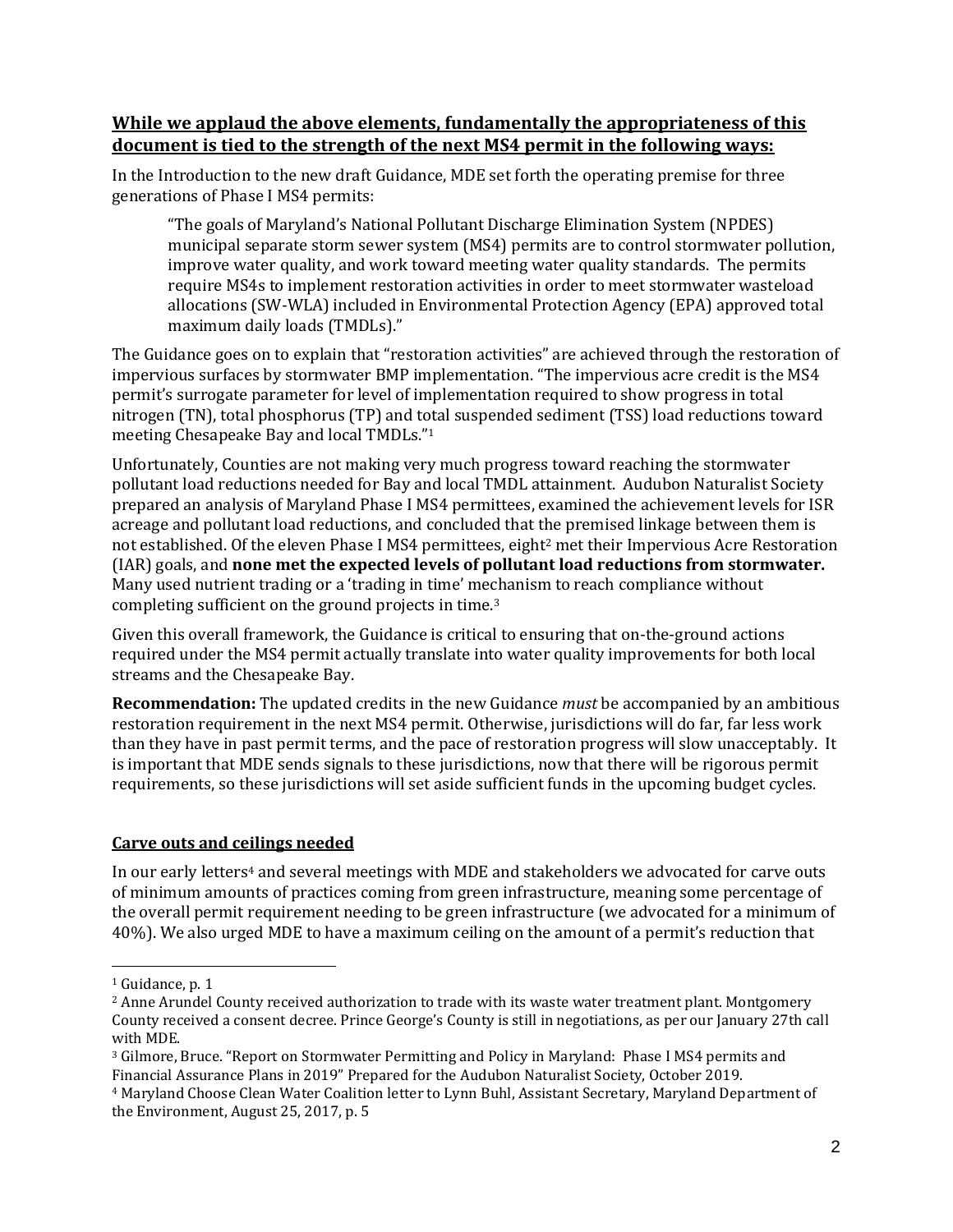can come from a single BMP such as street sweeping or stream restoration, particularly given the improper doubling of the per-linear-foot credit given to stream restoration that is not supported by science or the Bay Program Expert panel.<sup>5</sup> We urge MDE to consider this approach to ensure that counties undertake projects that create co-benefits and create a more resilient future.

While we applaud efforts to incentivize local investment in the projects and practices that produce greater co-benefits, $6$  we are concerned that the overall structure of this document does not contain minimums or maximums for certain projects, practices, activities, or categories thereof. For instance, we strongly urge MDE to limit the number of equivalent acres that a permittee can claim credit for based on credits obtained from a nutrient trading program. Conversely, we strongly urge MDE to insert a minimum amount of work that a permittee must satisfy for the projects that MDE recognizes as producing co-benefits (i.e. GI projects).

With the increase of stream restoration credit and the mileage street sweeping calculation, it is very possible that the increased green infrastructure incentive will be dwarfed by these other BMPs entirely. A worst-case scenario might be the urban area that chooses to meet the entirety of its MS4 permit via street sweeping and/or stream restoration. Without stormwater volume reductions, how can we reasonably believe the restoration project will succeed long-term when the conditions which created the stream erosion and disconnection from its floodplain persist? We urge MDE to consider limiting the amount of street sweeping and/or stream restoration that can be utilized to fulfill the restoration requirements on an MS4 jurisdiction, in order to foster activities that truly reduce stormwater volumes and improve local environmental conditions.

**Recommendation:** The Guidance and/or the next MS4 permit should set a minimum percentage requirement for GI practices (40%) and a maximum percentage allowable requirement for street sweeping and stream restoration.

# **Additional comments on the draft revised Guidance**

Below are our additional thoughts on the draft revised Guidance, with reference to page numbers and specific suggested new language where applicable.

# **Street sweeping (pp. 10-12)**

We are discouraged to learn that equivalent impervious area factor for street sweeping has been changed from one of measured or estimated tonnage removed to one of "lane miles swept". The practice of street sweeping also does little or nothing to actually reduce impervious cover except if part of pervious cover maintenance that should be required of the particular BMP. While certainly beneficial for sediment trash abatement, street sweeping will not reduce nitrogen pollution and never help our urban regions reduce local flooding or provide other stormwater benefits. This practice must be undertaken frequently to amount to much "credit" in the MS4 permit, while providing other community benefits, it requires substantial resources dedicated to it – resources that are not then available to practices that reduce impervious cover and improve stormwater management. This is moving in the wrong direction. **As recommended above, MDE should place a cap on the amount of credits that can be generated via street sweeping.**

<sup>5</sup> Tom Schueler et. al. "Recommendations of the Expert Panel to Define Removal Rates for Individual Stream Restoration Projects" P.14 http://chesapeakestormwater.net/wpcontent/uploads/dlm\_uploads/2013/10/stream-restoration-short-version.pdf

<sup>6</sup> Guidance, p. 24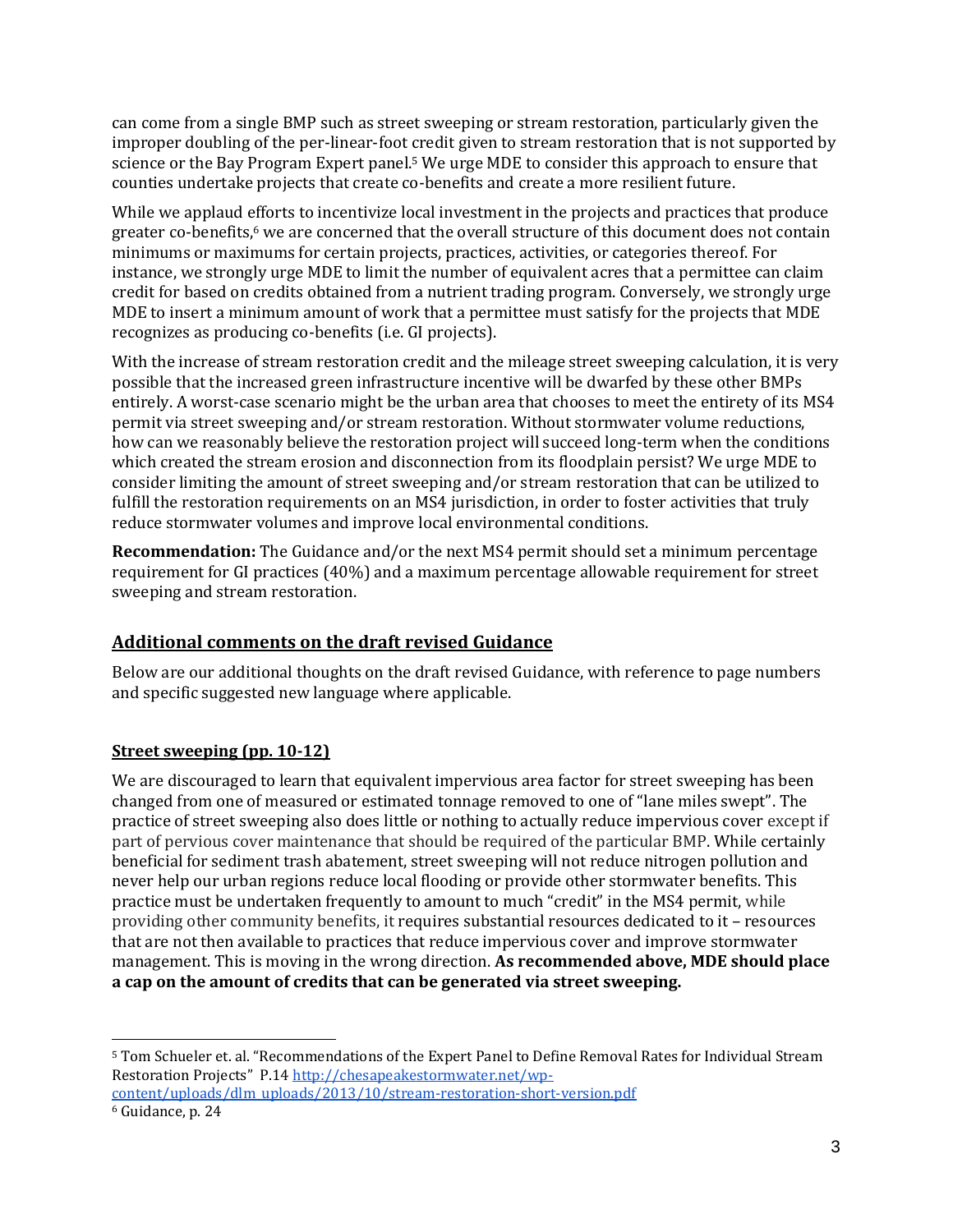#### **Non-Riparian Land Cover Conversion BMPs (pp. 13-14)**

On pages 13-14, under the heading "Non-Riparian Land Cover Conversion BMPs", MDE describes the conditions and credit afforded for **Street Trees** and **Urban Tree Canopy**, suggesting both practices offer the equivalent of 0.003 acres for treatment credits. Under the table on page 14, there is a subscript note that states, "Street trees do not receive a load reduction credit toward the TMDL because it is not a CBP approved credit."

#### **Question: How does this comport with the table on page 3 that lists TN, TP, and TSS load reductions associated with both street trees and urban tree canopy?**

#### **Riparian Land Cover Conversion BMPs (pp. 14-15)**

As discussed in the stakeholder working group, enhancing credit for riparian buffer creation was popular among both NGO representatives and county MS4 managers:

Riparian buffers provide nutrient uptake for upstream areas that flow through the buffer areas, as discussed in "Recommendations of the Expert Panel to Define Removal Rates for Individual Stream Restoration Projects" published September 8, 2014. Specifically, this is discussed as Protocol 2, Credit for Instream and Riparian Nutrient Processing during base flow, which relates to the nutrient treatment in the anaerobic root zone of riparian trees.

The increased density of tree root zones compared to herbaceous root zones increases bank stability and thereby reduces sediment loss and mobilization of legacy nutrients. Bank erosion can be a significant contributor of sediment and nutrient pollution to the Bay and local waterways.

Because riparian trees have the added nutrient removal mechanism of denitrification in their root zones and the reduction of legacy sediments and nutrients being mobilized due to bank stabilization, the group agreed that there is added "value" to riparian buffer plantings over upland plantings. Therefore, we recommend that MDE add a "Riparian Pervious to Forest" BMP with an Impervious Area Equivalent of 1.0 IA credit for 1 acre of planting. Guidance for the credit is similar to the existing "Urban Pervious to Forest" BMP with the addition that buffers shall be a minimum of 35 feet wide from edge of stream.<sup>7</sup>

MDE took the working group's suggestion, and in fact, enhanced the credit further to 1.41 EIA per acre of land cover converted to 35-foot minimum riparian forest buffers (as compared to 0.42 EIA for upland forest planting). In our January 27th phone call, MDE described that calculation as based on the best available science. **We support this enhanced credit and hope that MS4 managers create and maintain extensive new riparian forest buffers and riparian conservation landscapes, additional to those under all other conservation programs.**

Given the difficulty of determining additionality in the Phase III WIP scenario, we support MDE's decision not to include a riparian forest conservation credit parallel to the upland forest conservation credit (pp. 15-17).

<sup>7</sup> Memo Re: Riparian Buffer Recommendations for Impervious Area Credit in the MDE Wasteload Allocation Manual. Submitted to Ray Bahr, MDE, by the MS4 Guidance Working Group Riparian Buffer Subcommittee. Version 2, submitted January 22, 2019. Available at https://tinyurl.com/BuffersMemo.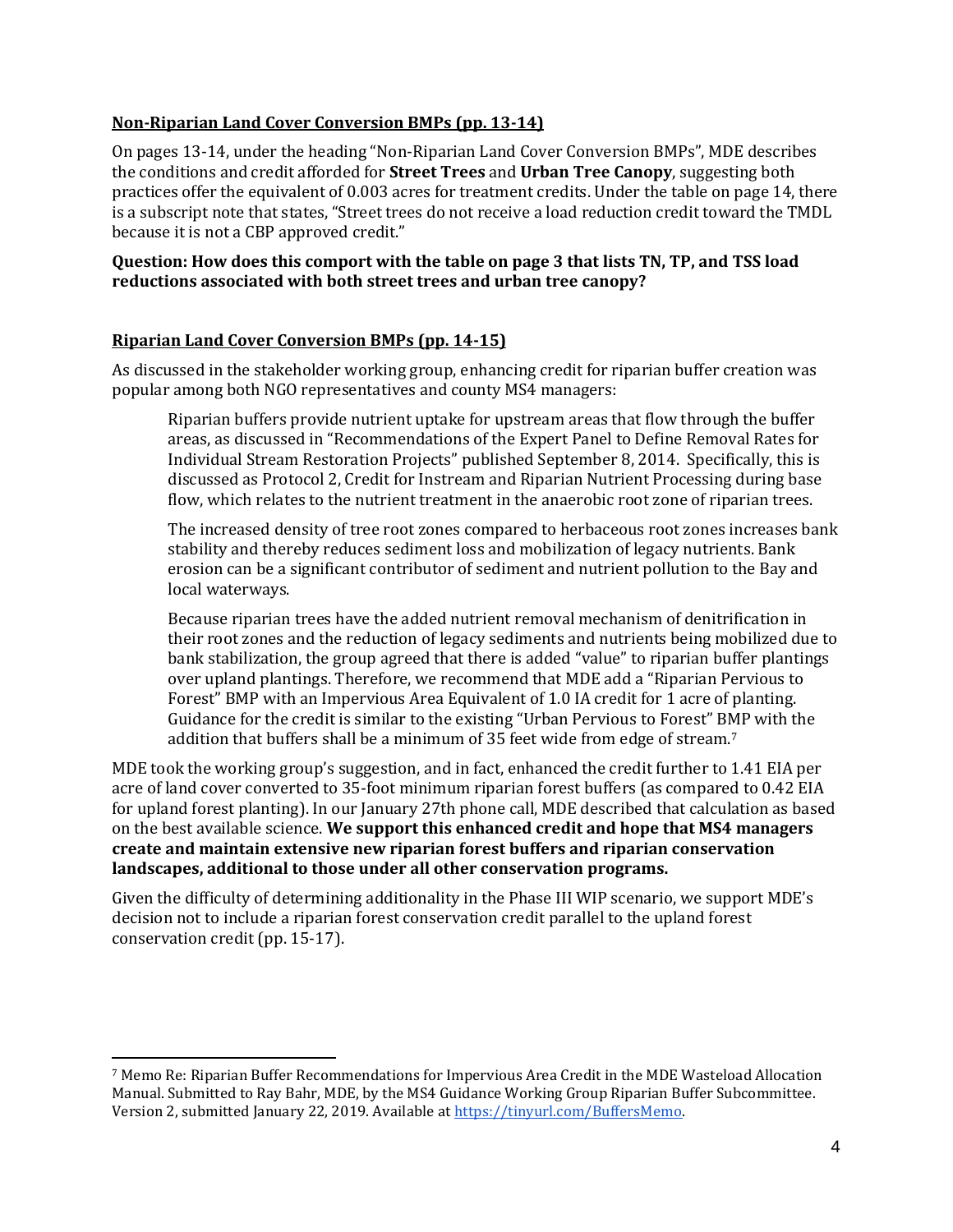### **Forest conservation (pp. 15-17)**

Given the discussions in the stakeholder working group in 2018-2019, we were not surprised to see the inclusion of forest conservation as a practice eligible for credit, and we appreciate the language on p. 16 indicating that *only* an MS4 forest conservation program that "results in less development on forest than the [Phase III] WIP forecast" as based on the Phase 6 Bay Model. Overall, we support as much forest conservation as possible, as long as each incentive program is additional to all others, and managers cannot double-count credits.

We had a number of questions regarding this credit's implementation that were clarified in the January 27th phone call, which should result in language changes to the section (Guidance pp. 15- 17 as follows):

- Add a sentence on p. 16 indicating clearly, in plain English, that the intent of the exclusions in Table 12 are to prevent double-counting beyond not only the Phase III WIP forecast but also any other forest or tree planting programs outside of the MS4, such as the Forest Conservation Act, the Critical Area Law, and others.
- Clarify that any such credit applies only to restoration/redevelopment, not for new development (which is covered by Forest Conservation Act requirements).
- The Guidance should also contain language stating that the areas such as those of an easement within 200 feet of waterways are excluded because MDE is already assuming these areas will be forested and are included as part of their baseline. Otherwise, we worry that the high priority many counties put on meeting their MS4 permits as compared to other obligations such as the WIP will result in riparian buffers being excluded for conservation and targeting in favor of upland areas. We need to prioritize riparian buffers as much as possible while still avoiding double counting.

### **Urban Soil Restoration Credit (pp. 17-18)**

We support the inclusion of the new Urban Soil Restoration Credit (Guidance pp. 17-18), and its associated design criteria in Appendix G. However, the language in the Guidance is unclear as to when this practice would come into play. Following our January 27th phone conversation, we **recommend the following additional language in red text (p. 17):**

"Soil restoration techniques that are used in conjunction with another BMP whose design criteria already specified soil ripping/restoration do not receive this separate credit."

# **Stream restoration (p. 20)**

# **There is no Scientific Basis for Doubling Stream Restoration Credit**

We are dismayed to see the Impervious Acre (IA) equivalency factor for stream restoration double. Certainly, all stream restoration projects are not created equally. In highly urbanized Baltimore, there are stream projects undertaken primarily because of the credit that can be gained via the MS4 instead of being based on whether stormwater volumes upstream are adequately controlled in a manner that will aid the success of downstream restoration. As reported in the Baltimore Sun on January 2nd,<sup>8</sup> these projects are particularly likely to fail in the most distressed, urbanized locations--where they are commonly undertaken, given the other community amenities they can

<sup>8</sup> Scott Dance, "As Maryland pours millions of dollars into ailing streams, research shows some projects don't help clean the bay." https://www.baltimoresun.com/news/environment/bs-md-stream-restoration-20200102-hqwyeoa4m5bgfhtxybgdalrhby-story.html. Baltimore Sun. January 2, 2020.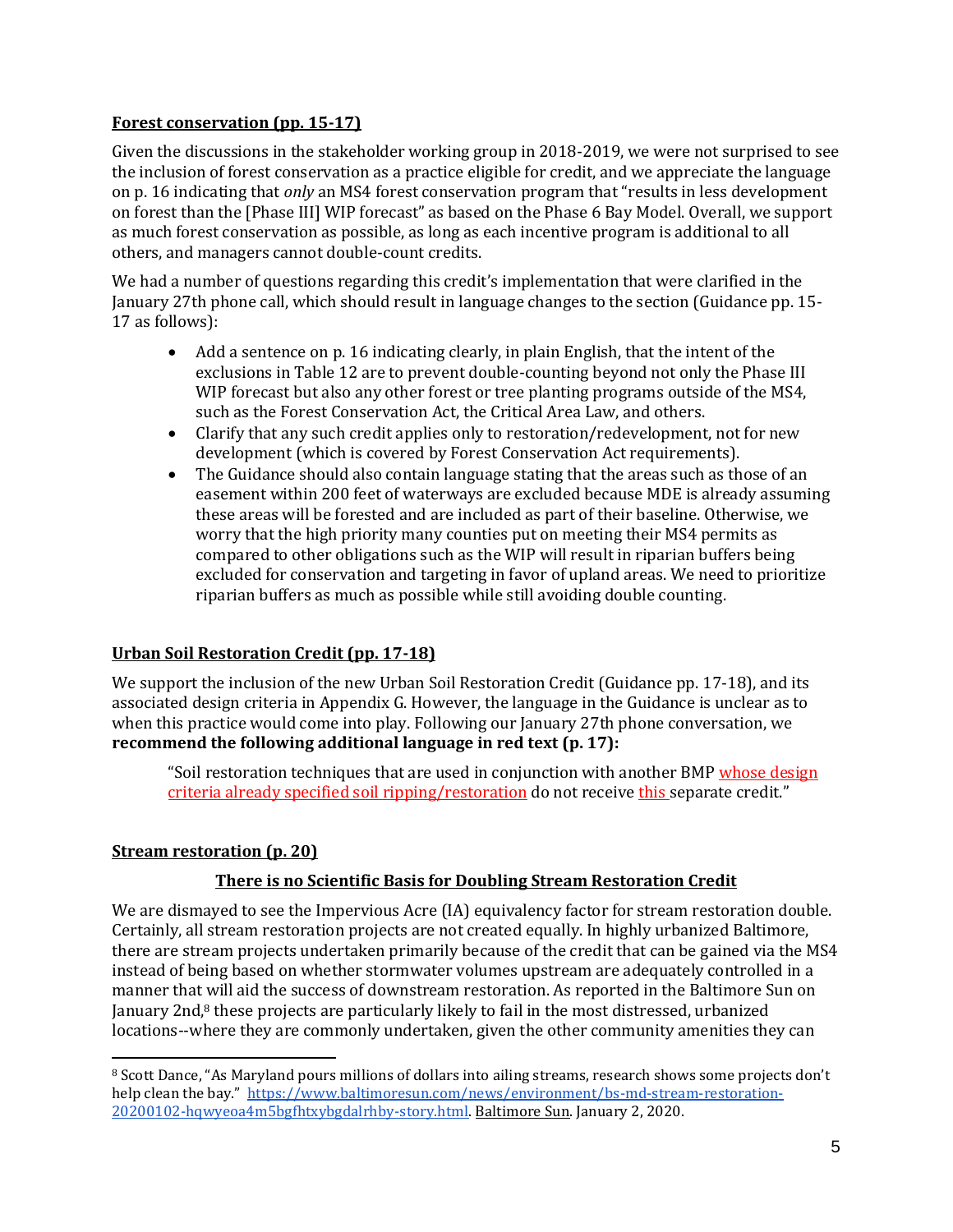provide. Without requiring a more holistic approach to stream restoration, we will likely continue to see project failures from flash storm events, especially when upstream areas are targeted for growth or are not experiencing actual reductions in impervious cover. In some areas, stream restoration projects are not only understudied and prone to failure, but are also deeply controversial with neighbors and, when poorly or quickly done, can result in an unacceptable loss of tree canopy.<sup>9</sup>

MDE claimed that the doubling of stream restoration credit was based on the Bay Program's expert panel. However, after talking to members of the expert panel and reviewing reports, we have determined that this is not the case. Recommendations of the Expert Panel to Define Removal Rates for Individual Stream Restoration Projects assert that **"At its January 25, 2012 research workshop, the Panel concluded that there was no scientific support to justify the use of a single rate for all stream restoration projects"10**. According to our conversations with members of the expert panel attest that this statement still holds true, and there is no scientific basis for doubling credit for all stream restoration projects. According to the Expert Panel, **no efficiencies on stream restorations have changed.** While the way sediment has been delivered in the Bay model has changed in terms of how and when credits are applied for the practitioner, there has not been a real change in the credit the Bay Program is giving. MDE must ensure that credits and numbers are scientifically based. Standard restoration and stabilizations in urban areas may have fewer benefits than the original lower credits from the previous guidance document. The design and location of the stream restoration practice can have a huge impact on the watershed benefits they provide. **Therefore, it is wholly improper to give a blanket doubling of credit for stream restoration** unless they can be measurably proven to provide twice as much water quality benefits.

We support stream restoration as one tool out of many, but MDE can and should place limits upon it. We are concerned that given the doubling of the credit, MS4 jurisdictions will dramatically increase investments in stream restorations as a way to meet their MS4 permit requirements with a lower cost on an impervious acre equivalency basis than most forms of green infrastructure. As the articles cited above and the expert panel indicate, there is not enough evidence to justify such an increased use of the tool without significant upstream BMPs as well. **As recommended above, MDE must correct the credit amount for stream restoration and, in the interest of caution, MDE should place a cap on the amount of credits that can be generated via stream restoration.**

# **Climate change & climate resilience (p. 25)**

We appreciate that on p. 25 of the Guidance, MDE will now give extra volumetric credit for storing up to a 3" storm, above the previous limit of 2.7" (beyond the 1" requirement for redevelopment, and beyond the 2.7" current requirement for new development under state law). **We recommend that MDE add clarifying language to this section indicating that the reason for adjusting the upper limit is to account for the reality of bigger storms due to climate change and that providing more storage enhances resilience to flooding.** We urge MDE to include more

<sup>9</sup> Antonio Olivo, "Polluted, damaged streams in Chesapeake region at center of debate over cleanup." The Washington Post. https://www.washingtonpost.com/local/virginia-news/polluted-damaged-streams-inchesapeake-region-at-center-of-debate-over-cleanup/2020/01/25/d882053c-33f8-11ea-91fd-82d4e04a3fac\_story.html January 25, 2020.

<sup>10</sup> Tom Schueler et. al. "Recommendations of the Expert Panel to Define Removal Rates for Individual Stream Restoration Projects" P.14 http://chesapeakestormwater.net/wpcontent/uploads/dlm\_uploads/2013/10/stream-restoration-short-version.pdf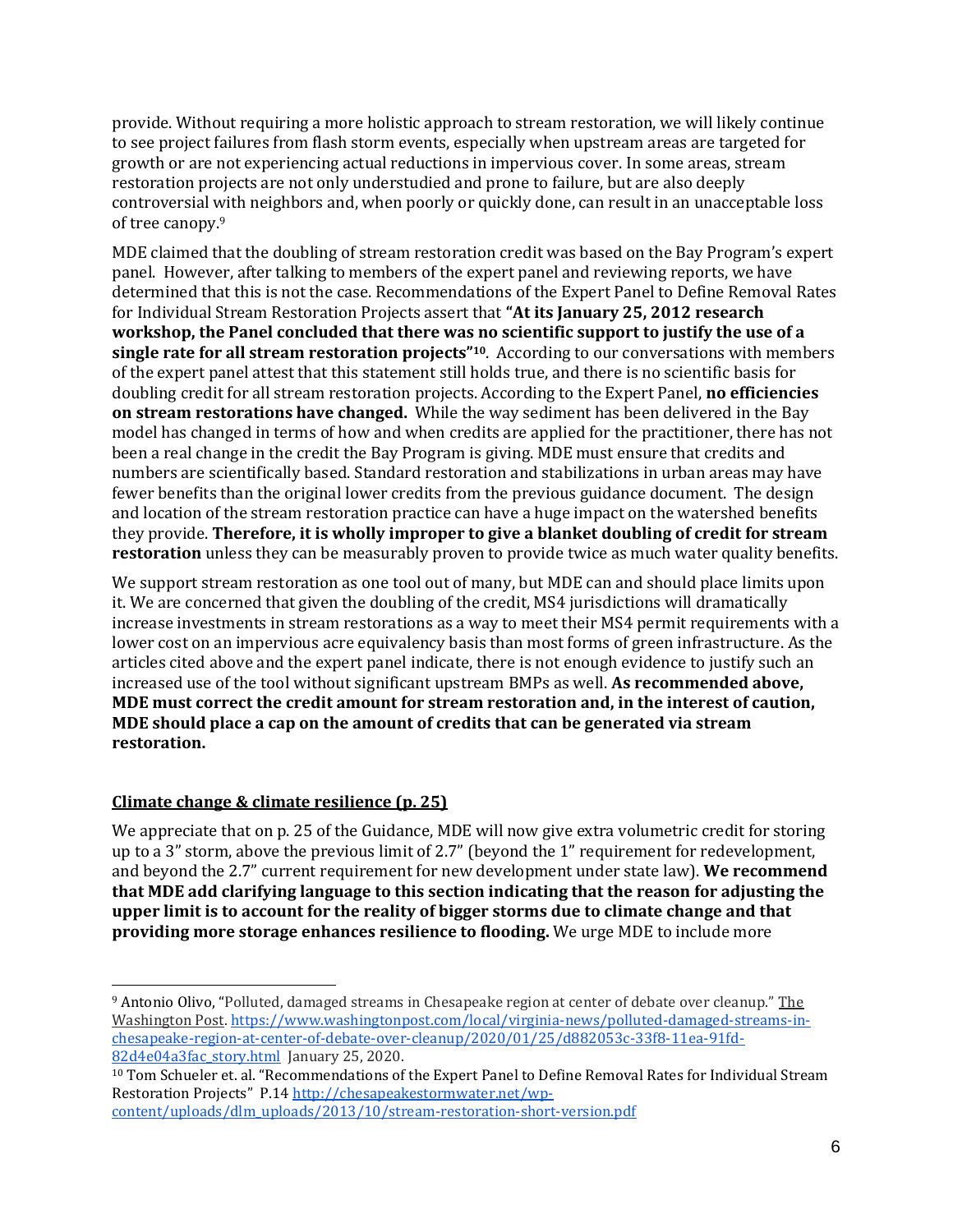language relating to climate change and the need to build more resilient BMPs that can handle stronger storms throughout the document.

### **Incentivizing green infrastructure (pp. 25-28; Appendix A)**

While we support MDE's intent to encourage the use of green infrastructure practices when implementing the restoration mandate, it is critical that the proposed bonus 1.35x credit only be provided for BMPs that truly meet the definition of green infrastructure. Specifically, the bonus should only be provided for practices that mimic natural processes to both reduce pollutant loadings and reduce runoff volumes, while also providing the co-benefits of green infrastructure to surrounding communities. In this context, **we are concerned by the inclusion of dry wells in MDE's list** of accepted green infrastructure practices (Table 19). Dry wells do not appear on the U.S. EPA's list of green infrastructure BMPs.<sup>11</sup> In fact, the EPA explicitly "does not consider dry wells a green infrastructure practice."<sup>12</sup> This is because, while they reduce stormwater flow rate and volume, they do not provide any treatment or pollution reduction benefits.<sup>13</sup> Because dry wells do not remove pollutants from stormwater before infiltrating it into soils, their use creates a risk of groundwater contamination.<sup>14</sup> **Dry wells should not be included in Table 19's list of green infrastructure practices eligible for bonus credits.**

Additionally, when we asked MDE on January 27th for more detail on how the 1.35x bonus credit was calculated, you indicated that it was the difference in load reduction between a stormwater treatment practice and a runoff reduction practice, as shown in the runoff curves (Appendix A). The curves in Appendix A are divided into separate graphs for TN, TP, and TSS, and while they each clearly show additional reduction for runoff reduction practices as compared to stormwater treatment, it is still difficult to see where the 35% figure comes from. **MDE staff indicated a specific graph that helps explain this--we recommend including that graph, and a short explanation, explicitly in Appendix A.**

# **Nutrient trading and Wastewater Treatment Plants (WWTPs) (p. 31)**

In our January 27th phone call, MDE clarified that no additional WWTP trades are anticipated in the next permit term and that any trades that took place under the permit modifications will have to be replaced with in-the-ground practices. We understand from conversations with your staff that the Department fully intends to include the 'generally understood' language in the next permit. We look forward to the ways in which the MS4 template will operationalize this intention.

Regarding the agricultural trading that is contemplated in the revised Guidance, please clarify the basis for the prohibition on sourcing credits obtained from the trading program from within jurisdictional boundaries of the MS4.<sup>15</sup> We understand the important desire not to authorize double-counting of credits, but by insisting that credits come from outside of the boundary of the MS4 jurisdiction, MDE is pushing pollution reductions further from the communities and

- <sup>12</sup> EPA, Green Infrastructure Opportunities and Barriers in the Greater Los Angeles Region, at 2-3 (Aug. 2013), available at https://www.epa.gov/sites/production/files/2015-
- 10/documents/council\_watershed\_health\_gi\_report.pdf.

<sup>14</sup> See U.S. EPA, Getting Up to Speed: Ground Water Contamination, at C-6, available at https://www.epa.gov/sites/production/files/2015-08/documents/mgwc-gwc1.pdf. <sup>15</sup> Guidance, p. 30-31

<sup>11</sup> U.S. EPA, "What Is Green Infrastructure?", https://www.epa.gov/green-infrastructure/what-greeninfrastructure.

<sup>13</sup> Id. at 3.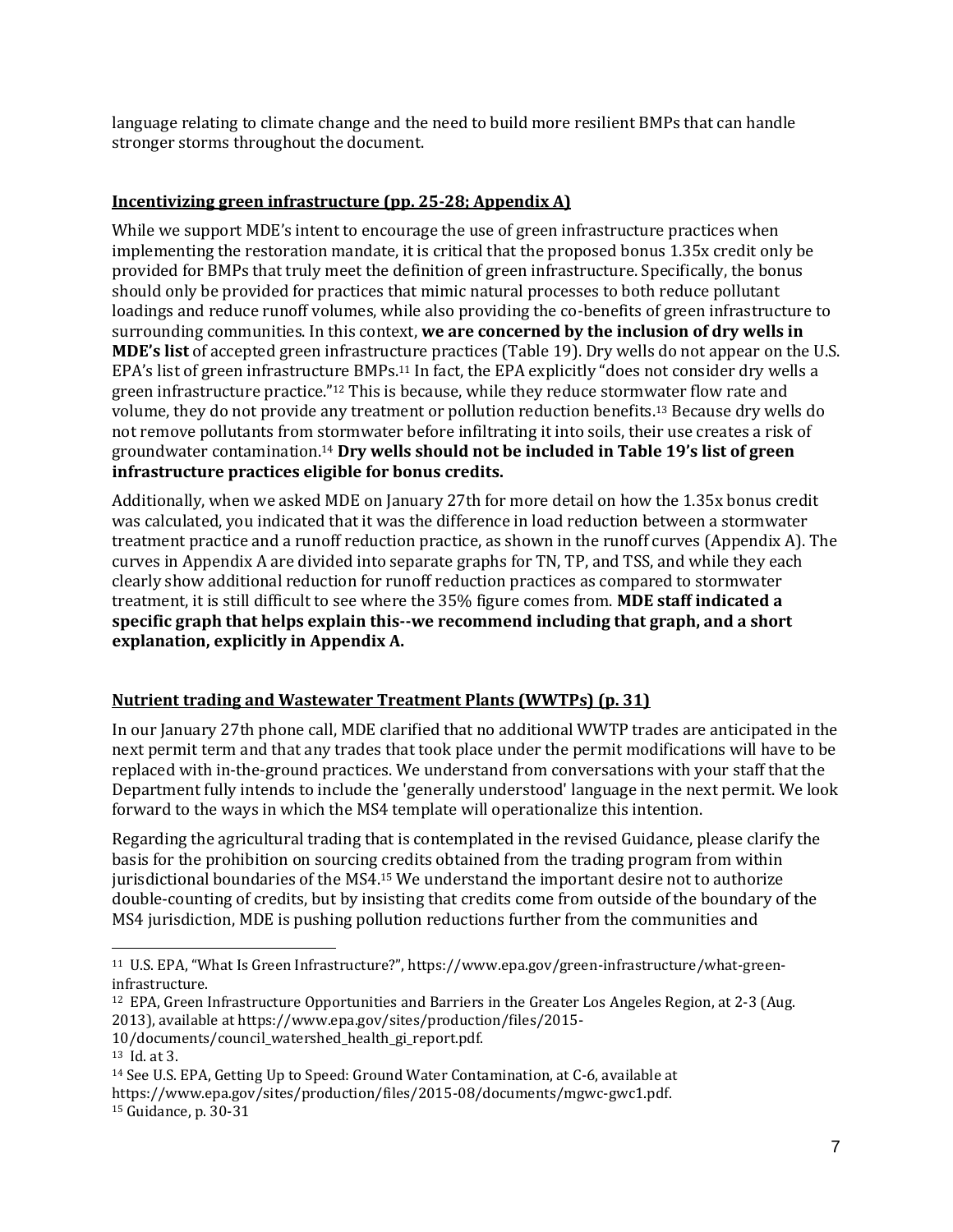waterways that the MS4 jurisdiction is supposed to be protecting. On our phone call, MDE clarified that counties should already certify and take credit for private land agricultural practices taking place within their boundaries and that cross-county agricultural credit trades are only to be used in those cases when farmers in the neighboring county have not had their practice credited to their home jurisdiction. **We recommend that clarifying language on this point be added to the Guidance document alongside the language on p. 31, indicating that credits can only be generated once a jurisdiction's own IAR requirement is complete.**

#### **Public comment on any Guidance revisions**

We appreciate that this revised Guidance document will be issued alongside the permit template for full public comment later this year. However, we note that on page 31, the Guidance outlines the procedure for updating the document with Technical Memoranda and outreach to the counties if new Bay Program Expert Panel guidelines are issued. **We urge MDE to ensure, at a minimum, that not only the issuance of this guidance document but also any addenda or updates to it be done in conjunction with adequate public notice and comment opportunities.** As you are well aware, the substance of the effluent limits in the MS4 permit itself is substantially impacted by the contents of this document. As such, altering this document is akin to altering the terms of the permit and should not occur without compliance with all state and federal requirements.

### **Conclusion**

Thank you again for the opportunity to participate in the working group and to discuss these issues with MDE. We submit this letter and suggestions now for MDE's consideration as it prepares for the release of the Guidance draft for full and formal public comment alongside the MS4 permit template. We will review any changes at that time and again offer our comments. If you have any questions about our comments or would like to discuss further, please contact Ben Alexandro at balexandro@mdlcv.org or Eliza Cava at Eliza.Cava@anshome.org.

### Thank you,

| Alice Ferguson Foundation             | <b>Clean Water Action</b>              |
|---------------------------------------|----------------------------------------|
| Anacostia Watershed Society           | Cleanwater Linganore Inc.              |
| <b>Audubon Naturalist Society</b>     | Earth Forum of Howard County           |
| <b>Baltimore Tree Trust</b>           | <b>Friends of Frederick County</b>     |
| Beaverdam Creek Watershed Watch Group | Friends of Lower Beaverdam Creek       |
| <b>Blue Water Baltimore</b>           | <b>Friends of Sligo Creek</b>          |
| Chesapeake Bay Foundation             | <b>Friends of the Nanticoke River</b>  |
| Chesapeake Legal Alliance             | Maryland League of Conservation Voters |